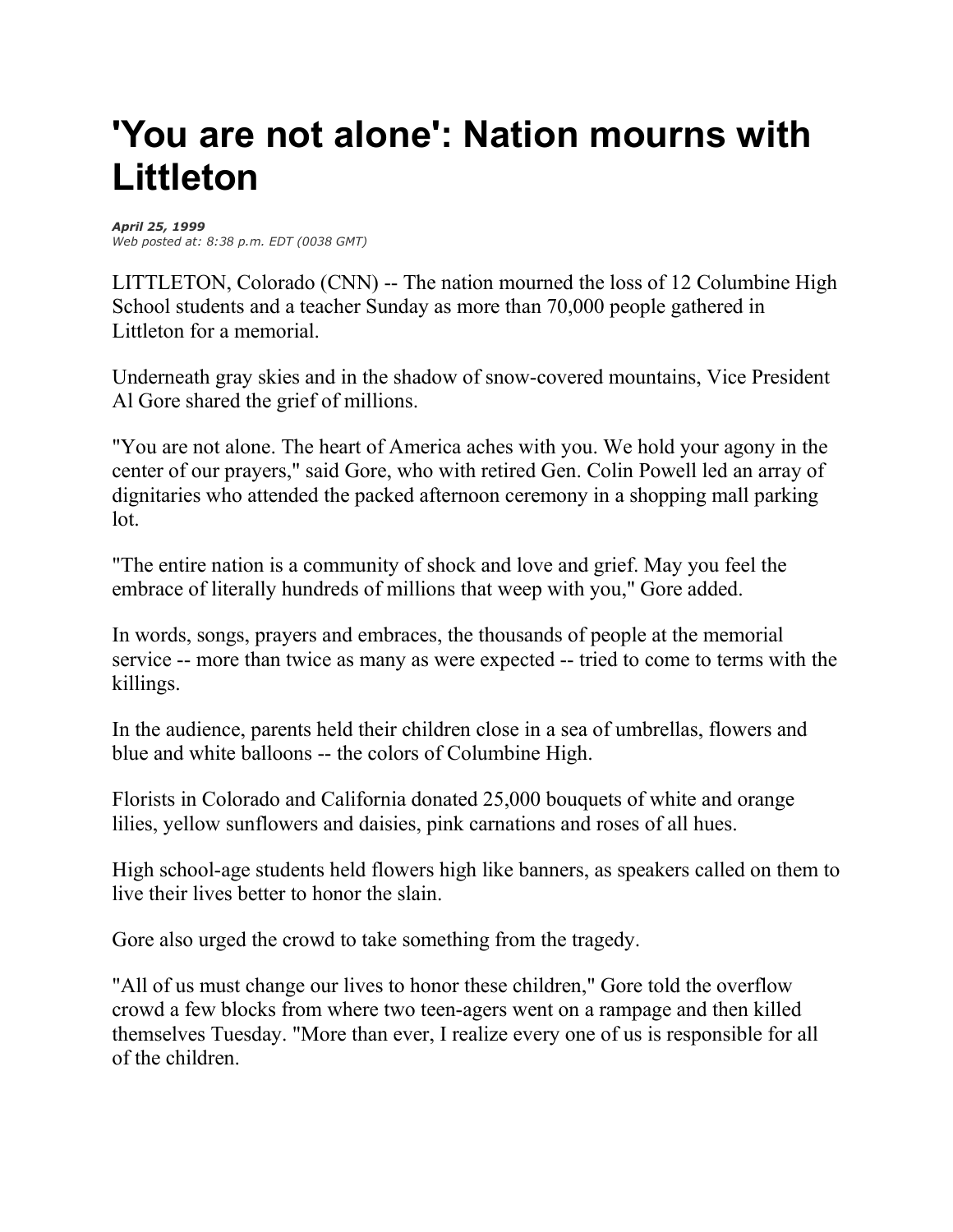"No society can be perfect, but we know the way things should be," Gore said, his voice thundering like a preacher's.

## **Singers, speakers honor victims**

Mourners of all ages began arriving four hours before the service. For some, it was the second or third vigil they had attended since Tuesday's rampage. Many were Columbine alumni. One student painted a heart over his entire face in Columbine blue.

A quartet of U.S. Air Force F-16s, their leader a Columbine High graduate, flew overhead in a tight pattern known as the missing man formation, as the Rev. Franklin Graham, son of evangelist Bill Graham, recalled the Old Testament story of Job, an upright man loved by God who nonetheless experienced incomparable sufferings for reasons beyond his control.

"You say, 'Why does it go this way?' Somewhere down the road there will be answers to the questions," sang Christian pop star Amy Grant.

Thirteen white doves were released as Colorado Gov. Bill Owens read the names of the victims.

"I see through the grief and tears and outpouring of love. Confronted with an unimaginable evil ... this community has found within itself a tremendous power of healing," he said.

Students of Columbine High, where two classmates killed 12 in a bloody rampage before turning their guns on themselves in suicide, also took to the podium.

One young girl spoke of "the success of our clubs, ... the school's athletic accomplishments, (and) the ladies who make us smile when we receive our lunches."

Student Amber Burgess broke into the school call and response cheer, the audience responding in full.

The memory of Coach David Sanders, one of the slain, would motivate her to do as well as she could in life, said the freckle-faced senior.

"Both students and faculty showed more courage and than I can imagine," she said.

## **'Peace will come to you in time'**